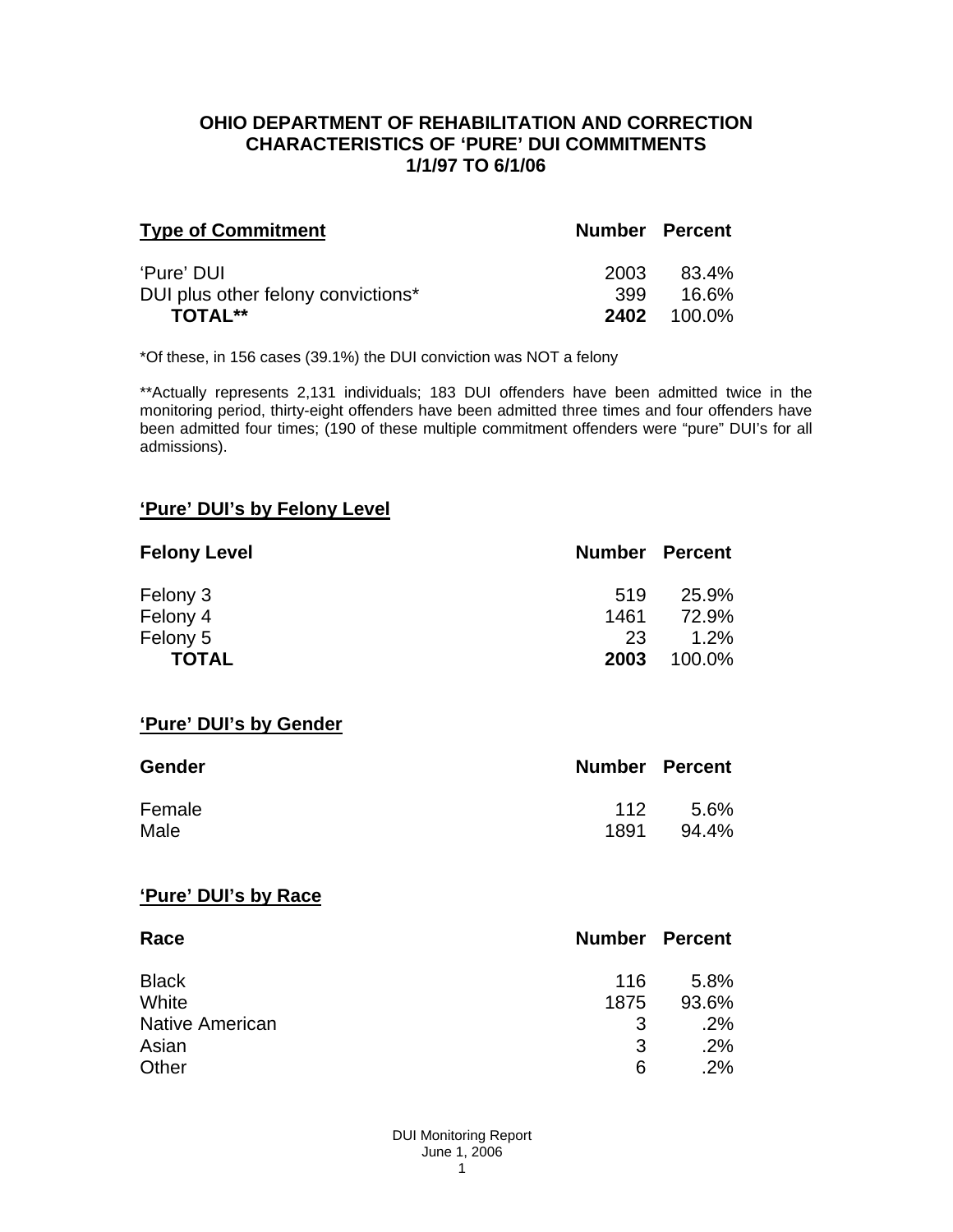# **'Pure' DUI's by Age at Commitment**

| <b>Number</b> | <b>Percent</b> |
|---------------|----------------|
| 101           | 5.0%           |
| 251           | 12.5%          |
| 364           | 18.2%          |
| 452           | 22.6%          |
| 461           | 23.0%          |
| 232           | 11.6%          |
| 142           | 7.1%           |
|               |                |

| Range = $19$ to $77$ | Median = $39$ |  |
|----------------------|---------------|--|
| Mean $= 38.7$        | Mode $= 38$   |  |

# **'Pure' DUI'S by Security Classification**

| <b>Security Level</b>                | <b>Number Percent</b> |        |
|--------------------------------------|-----------------------|--------|
| Level 1-A                            | 158                   | 7.8%   |
| Level 1-B                            | 1508                  | 75.3%  |
| Level 2                              | 217                   | 10.8%  |
| Level 3*                             | 121                   | 6.0%   |
| Level 4-A                            |                       | $.0\%$ |
| *Includes inmates still in reception |                       |        |

# **'Pure' DUI's by County of Commitment**

| <b>County of Commitment</b> | <b>Number</b> | <b>Percent</b> |
|-----------------------------|---------------|----------------|
| Cuyahoga                    | 163           | 8.1%           |
| Summit                      | 149           | 7.4%           |
| <b>Stark</b>                | 137           | 6.8%           |
| Hamilton                    | 116           | 5.8%           |
| Franklin                    | 98            | 4.9%           |
| <b>Butler</b>               | 86            | 4.3%           |
| Lorain                      | 85            | 4.2%           |
| Clermont                    | 81            | 4.0%           |
| Lake                        | 63            | 3.1%           |
| Portage                     | 57            | 2.8%           |
| Warren                      | 53            | 2.6%           |
| <b>All Other Counties</b>   | 915           | 45.7%          |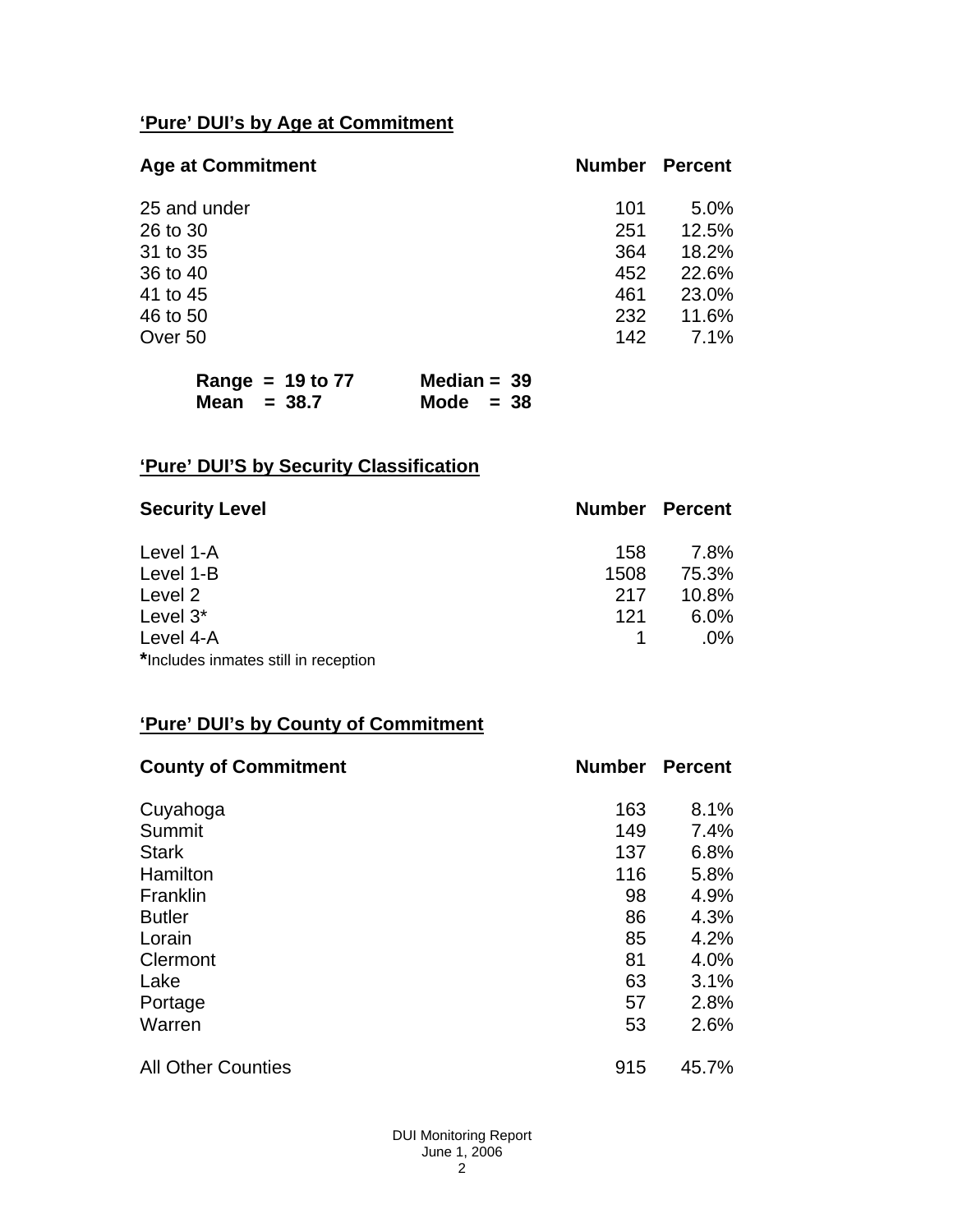## **'Pure' DUI's by Current Status**

| <b>Current Status</b>                  | <b>Number</b> | <b>Percent</b> |
|----------------------------------------|---------------|----------------|
| <b>Currently Incarcerated</b>          | 434           | 21.7%          |
| <b>Judicial Release</b>                | 310           | 15.5%          |
| <b>Released under PRC</b>              | 729           | 36.4%          |
| Released to Appeal Bond                | 5             | .2%            |
| <b>Furlough (Transitional Control)</b> | 71            | 3.5%           |
| <b>Vacated Sentence</b>                | 10            | .5%            |
| <b>Court Order</b>                     | 10            | .5%            |
| Death of Inmate                        | 11            | .5%            |
| Released at Expiration of Prison Term* | 434           | 21.7%          |

\*Released without post-release control; of the 641 releases since January 2004, 335 were expiration of prison term (52.3%), compared with 133 inmates released onto PRC (which included ninety-nine males who successfully completed the DUI IPP sentence reduction program, six females who successfully completed the Camp Meridian IPP program and two females who completed the ORW education intensive program).

## **'Pure' DUI's by Length of Sentence (in months)**

| <b>Length of Sentence</b>           | <b>Number Percent</b> |                 |
|-------------------------------------|-----------------------|-----------------|
| Two Months (mandatory sentence)     | 44                    | 2.2%            |
| Three to Six Months                 | 256                   | 12.8%           |
| Seven to Eleven Months              | 196                   | 9.8%            |
| <b>Twelve Months</b>                | 538                   | 27.0%           |
| Thirteen to Seventeen Months        | 187                   | 9.4%            |
| <b>Eighteen Months</b>              | 156                   | 7.8%            |
| Nineteen to Twenty-four Months      | 280                   | 14.0%           |
| <b>Twenty-five to Thirty Months</b> | 136                   | 6.8%            |
| Thirty-one to Thirty-five Months    | 0                     |                 |
| <b>Thirty-six Months</b>            | 115                   | 5.8%            |
| Forty-eight to Fifty-nine Months    | 63                    | 3.2%            |
| <b>Sixty Months</b>                 | 23                    | 1.2%            |
| Mode $= 12$ months                  |                       |                 |
| Median $= 12$ months<br>Mean        |                       | $= 17.5$ months |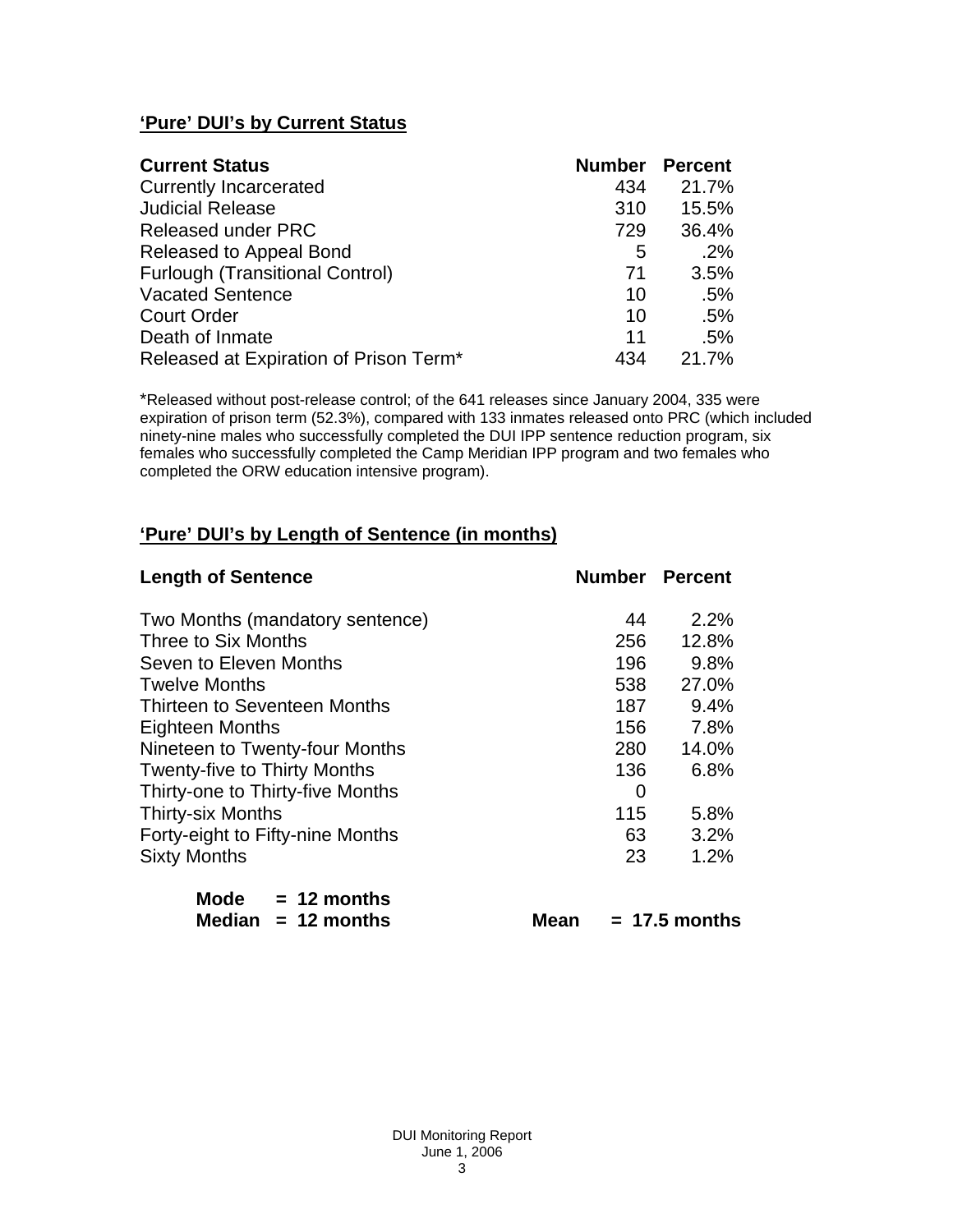# **'Pure' DUI's by Number of Prior Incarcerations**

| <b>Number of Prior Incarcerations</b> | <b>Number Percent</b> |                   |
|---------------------------------------|-----------------------|-------------------|
| None                                  | 1190                  | 59.4%             |
| One                                   | 457                   | 22.8%             |
| Two                                   | 213                   | 10.6%             |
| Three or more                         |                       | $143 \quad 7.1\%$ |

#### **'Pure' DUI's Currently Incarcerated by Parent Institution\* (6/1/06)**

| <b>Institution</b>                                    | <b>Number</b>  | <b>Percent</b> | # in<br>Camp   |
|-------------------------------------------------------|----------------|----------------|----------------|
| <b>Allen Correctional Institution</b>                 | 10             | 2.3%           |                |
| <b>Belmont Correctional Institution</b>               | 21             | 4.8%           | 10             |
| <b>Chillicothe Correctional Institution</b>           | 14             | 3.2%           |                |
| <b>Corrections Reception Center</b>                   | 23             | 5.3%           |                |
| Dayton Correctional Institution                       | 3              | $.7\%$         |                |
| <b>Franklin Pre-Release Center</b>                    | $\overline{2}$ | .5%            |                |
| <b>Grafton Correctional Institution</b>               | 8              | 1.8%           |                |
| <b>Hocking Correctional Institution</b>               | 8              | 1.8%           |                |
| <b>Lake Erie Correctional Institution</b>             | 10             | 2.3%           |                |
| <b>Lebanon Correctional Institution</b>               | $\overline{2}$ | .4%            | 1              |
| <b>London Correctional Institution</b>                | 28             | 6.4%           | $\overline{7}$ |
| <b>Lorain Correctional Institution</b>                | 21             | 4.8%           |                |
| <b>Madison Correctional Institution</b>               | $\overline{7}$ | 1.6%           |                |
| <b>Mansfield Correctional Institution</b>             | 6              | 1.4%           | 1              |
| <b>Marion Correctional Institution</b>                | 8              | 1.8%           | 3              |
| <b>Noble Correctional Institution</b>                 | 24             | 5.5%           |                |
| <b>North Central Correctional Institution</b>         | 8              | 1.8%           |                |
| <b>North Coast Correctional Treatment Facility</b>    | 136            | 31.3%          | $15**$         |
| <b>Northeast Pre-Release Center</b>                   | 4              | .9%            |                |
| <b>Oakwood Correctional Facility</b>                  | $\overline{2}$ | .5%            |                |
| Ohio Reformatory for Women                            | 17             | 3.9%           | $1***$         |
| <b>Ohio State Penitentiary</b>                        | 3              | .7%            | 3              |
| <b>Pickaway Correctional Institution</b>              | 52             | 12.0%          |                |
| <b>Richland Correctional Institution</b>              | 3              | .7%            |                |
| <b>Ross Correctional Institution</b>                  | 6              | 1.4%           | 6              |
| Southeastern Correctional Institution                 | $\overline{2}$ | .5%            |                |
| <b>Southern Ohio Correctional Facility</b>            | $\overline{1}$ | .2%            |                |
| <b>Toledo Correctional Institution</b>                | 3              | .7%            | 3              |
| <b>Trumbull Correctional Institution</b><br>$N = 434$ | $\overline{2}$ | .5%            | $3***$         |

\*Includes inmates out to court

\*\*In DUI IPP program at NCCTF

\*\*\*Female; the female at ORW is participating in the Community Service Intensive Program.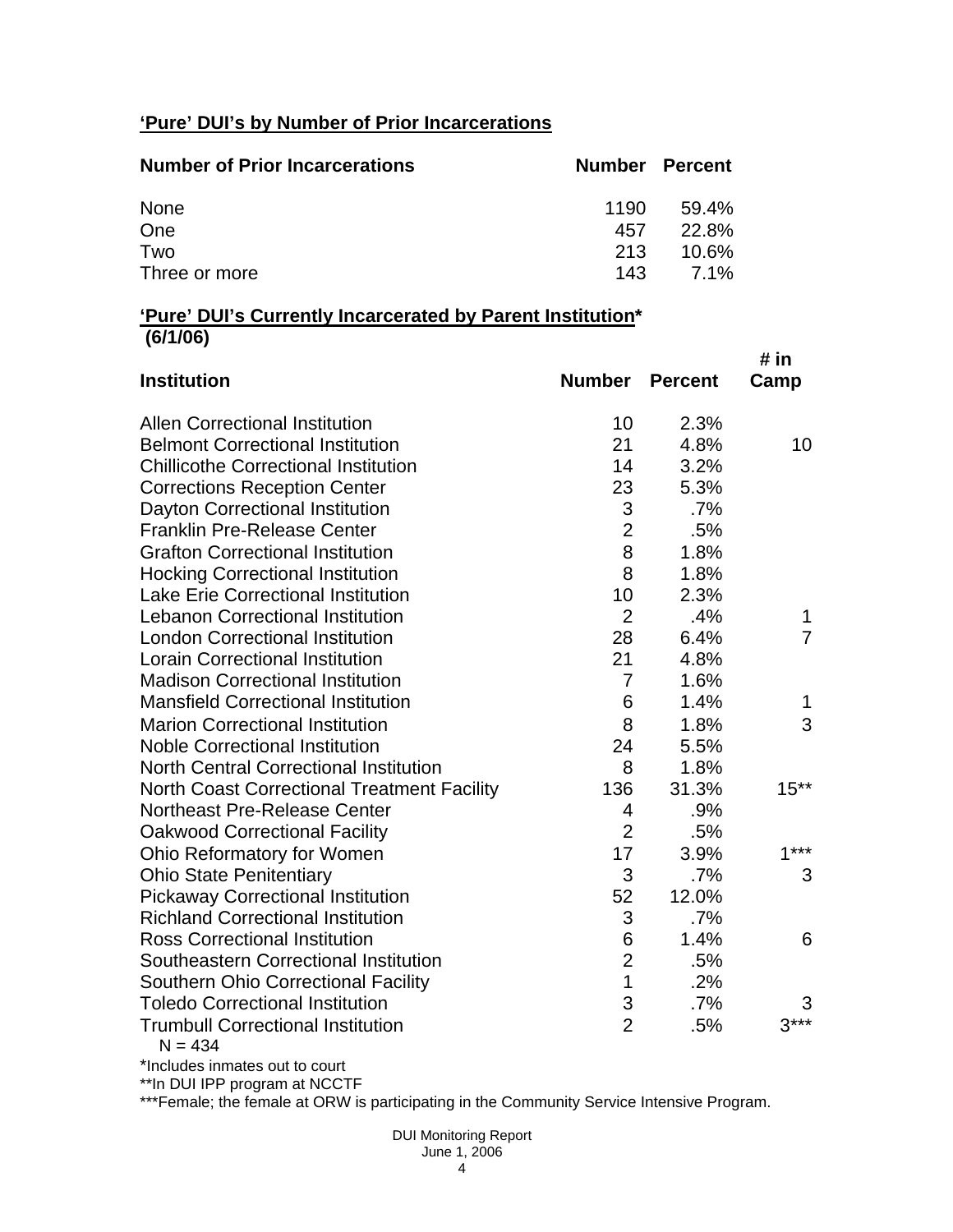## **'PURE' DUI OFFENDERS COMPARISON OF SELECTED RELEASE TYPES DEMOGRAPHICS AND TIME SERVED/TIME SAVED VARIABLES 6/1/06**

|                                                                         | <b>Release Types</b>        |                       |                                                |                                |                            |                   |                                                     |                                                    |  |
|-------------------------------------------------------------------------|-----------------------------|-----------------------|------------------------------------------------|--------------------------------|----------------------------|-------------------|-----------------------------------------------------|----------------------------------------------------|--|
| <b>Variables</b>                                                        | Post-<br>Release<br>Control |                       | <b>IPP</b> with<br>Post-<br>Release<br>Control |                                | <b>Judicial</b><br>Release |                   | Expiration<br>of Sentence<br>with No<br>Supervision |                                                    |  |
|                                                                         | N                           | $\frac{9}{6}$         | N                                              | $\frac{9}{6}$                  | N                          | $\%$ *            | $\mathsf{N}$                                        | $\sqrt[6]{6}$                                      |  |
| <b>TOTAL</b>                                                            | 429                         |                       | 290                                            |                                | 310                        |                   | 420                                                 |                                                    |  |
| Race:<br>White<br>African-American<br>Native American<br>Asian<br>Other | 407<br>20<br>$\overline{2}$ | 94.9<br>4.7<br>$.5\,$ | 275<br>12<br>1<br>$\overline{2}$               | 94.8<br>4.1<br>$\cdot$ 3<br>.7 | 290<br>19<br>1             | 93.5<br>6.1<br>.3 | 391<br>27<br>1<br>1<br>$\overline{2}$               | 92.7<br>6.4<br>$\cdot$ .2<br>$\overline{.2}$<br>.5 |  |
| Gender:<br>Male<br>Female                                               | 413<br>16                   | 96.3<br>3.7           | 290                                            | 100.0                          | 280<br>30                  | 90.3<br>9.7       | 394<br>28                                           | 93.4<br>6.6                                        |  |
| Age:<br>Mean<br>Median<br>Mode                                          | 37.6<br>37.0<br>36.0***     |                       | 38.4<br>39.0<br>42.0                           |                                | 37.6<br>37.0<br>38.0       |                   | 38.7<br>39.0<br>44.0                                |                                                    |  |
| <b>Commitment County:</b><br>Major Urban**<br><b>All Others</b>         | 193<br>236                  | 45.0<br>55.0          | 92<br>198                                      | 31.8<br>68.2                   | 98<br>212                  | 31.6<br>68.4      | 156<br>266                                          | 37.0<br>63.0                                       |  |

\*Column totals = 100%

\*\*Cuyahoga, Franklin, Hamilton, Lucas, Montgomery, Stark and Summit

\*\*\*Multiple modes; lowest value is shown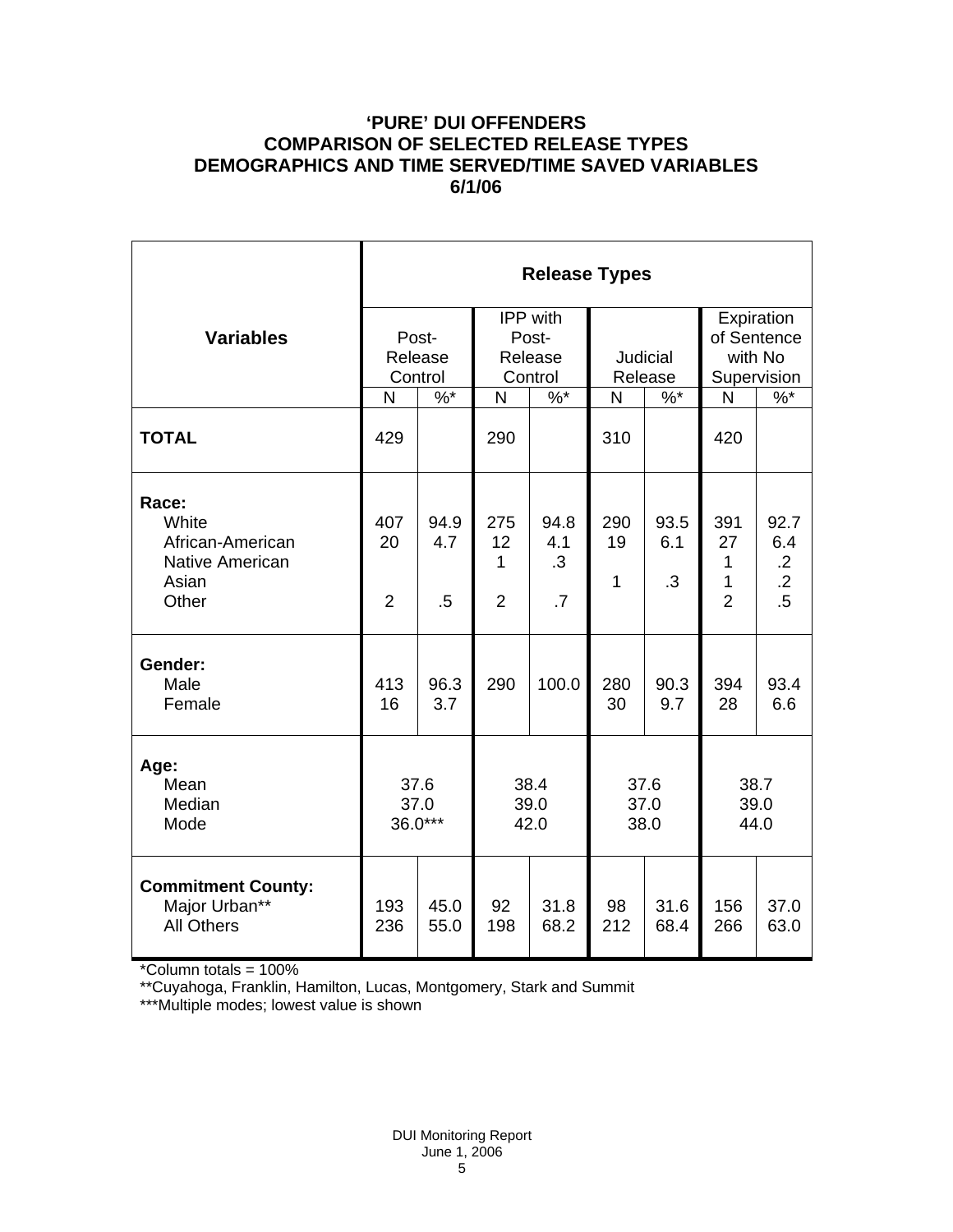|                                                                                       | <b>Release Types</b> |                   |                                            |             |                                    |             |                                                            |             |  |
|---------------------------------------------------------------------------------------|----------------------|-------------------|--------------------------------------------|-------------|------------------------------------|-------------|------------------------------------------------------------|-------------|--|
|                                                                                       |                      |                   | IPP with                                   |             |                                    |             | Expiration of                                              |             |  |
| <b>Variables</b>                                                                      |                      | Post-             | Post-<br>Release<br>Control<br>$\%$ *<br>N |             | Judicial<br>Release<br>N<br>$\%$ * |             | Sentence<br>(with No<br>Supervision)<br>$\sqrt[6]{6}$<br>N |             |  |
|                                                                                       |                      | Release           |                                            |             |                                    |             |                                                            |             |  |
|                                                                                       | N                    | Control<br>$\%$ * |                                            |             |                                    |             |                                                            |             |  |
|                                                                                       |                      |                   |                                            |             |                                    |             |                                                            |             |  |
| <b>Sentence Length</b><br>(Months):                                                   |                      |                   |                                            |             |                                    |             |                                                            |             |  |
| Mean                                                                                  |                      | 11.4              | 19.2                                       |             | 19.1                               |             | 13.6                                                       |             |  |
| Median                                                                                | 12.0                 |                   | 17.0                                       |             | 17.0                               |             | 12.0                                                       |             |  |
| Mode                                                                                  | 12.0<br>12.0         |                   | 12.0                                       |             | 12.0                               |             |                                                            |             |  |
| <b>Number of Priors:</b>                                                              |                      |                   |                                            |             |                                    |             |                                                            |             |  |
| None                                                                                  | 232                  | 54.1              | 188                                        | 64.8        | 211                                | 68.1        | 251                                                        | 59.5        |  |
| One<br>Two                                                                            | 105<br>45            | 24.5<br>10.5      | 72<br>22                                   | 24.8<br>7.6 | 51<br>28                           | 16.5<br>9.0 | 97<br>41                                                   | 23.0<br>9.9 |  |
| Three or More                                                                         | 47                   | 11.0              | 8                                          | 2.8         | 20                                 | 6.5         | 33                                                         | 7.8         |  |
|                                                                                       |                      |                   |                                            |             |                                    |             |                                                            |             |  |
| <b>Time Served (Months):</b>                                                          |                      |                   |                                            |             |                                    |             |                                                            |             |  |
| Mean                                                                                  | 8.9                  |                   | 6.5                                        |             | 5.3                                |             | 10.5                                                       |             |  |
| Median                                                                                | 7.8                  |                   | 5.3                                        |             | 3.6                                |             | 8.4                                                        |             |  |
| Mode                                                                                  | $4.6**$              |                   | 5.7                                        |             | $1.9**$                            |             | 5.9                                                        |             |  |
| <b>Time Saved Through</b><br><b>Early Release (Months):</b><br>Mean<br>Median<br>Mode | N/A                  |                   | 11.4<br>7.5<br>7.5                         |             | 13.3<br>11.4<br>9.2                |             | N/A                                                        |             |  |

\*Column totals = 100%

\*\*Multiple modes; lowest value is shown